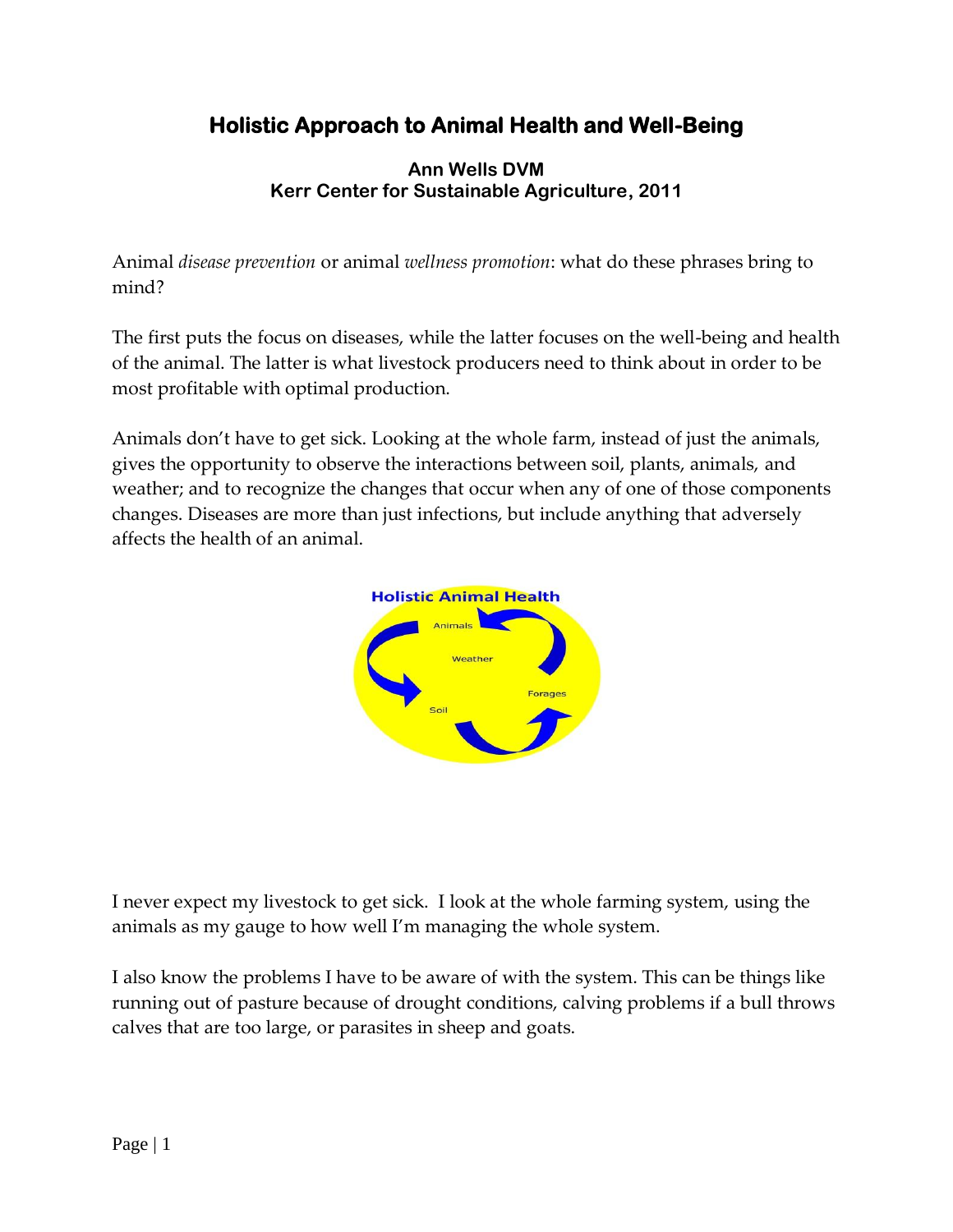## **Know Your Farm, Know Your Animals**

The first step is walking the farm. Yes, that's right, *walk the whole farm*. The producer should look at everything, including the livestock. What does it look like as a single entity? Are the livestock contented and performing to the producer's satisfaction? What do the grasses and other pasture plants look like? Are they desirable plants? Are they strong looking or yellowed and weak? Are there bare spots in pastures or is there good ground cover? Are some pastures in better shape than others, or are they all uniform? Are they overgrazed or undergrazed? What color is the soil? Grab a handful and smell it. Does it have a good earthy smell? The producer needs to understand what is happening on his/her farm.

At this point, the producer needs to focus more in on the livestock, looking at individual ones to see how healthy they look. As the producer walks closer to livestock, their behavior should change, depending on how accustomed they are to being approached. They should all start to look at the person walking towards them and many will go ahead and stand up.

In fact, animal behavior is something that every livestock producer should spend time learning. Walking amongst the herd or flock on a daily basis teaches what normal behavior is. Remember that these are prey animals. Recognize the importance of the herding instinct, along with group behavior.

Notice how bright and alert they seem, how slick the hair coat looks, how full the rumen is. The latter is really important. It tells how well the animal is eating. This lets the producer know how well he/she is doing in providing adequate pasture or other feeds, and in turn, how well the animal is doing. A full rumen means a healthy ruminant. Quickly look at the body condition of the animals.

Then, and only then, should you look for animals with problems. First, check for animals that are not showing the normal behavior of herd mates. Which ones aren't looking at you? Are some lagging behind or off by themselves? These should be checked out carefully. If the herd is standing, check those that are still lying down. As livestock are observed more frequently, they become calmer and more relaxed. Those lying down may have nothing wrong with them, but walking over to them and checking is important.

By walking the farm and through the livestock, the producer learns what is normal and healthy. This gives producers an important tool in determining what changes need to be made in the whole farm to ensure continued good health and wellness.

Page | 2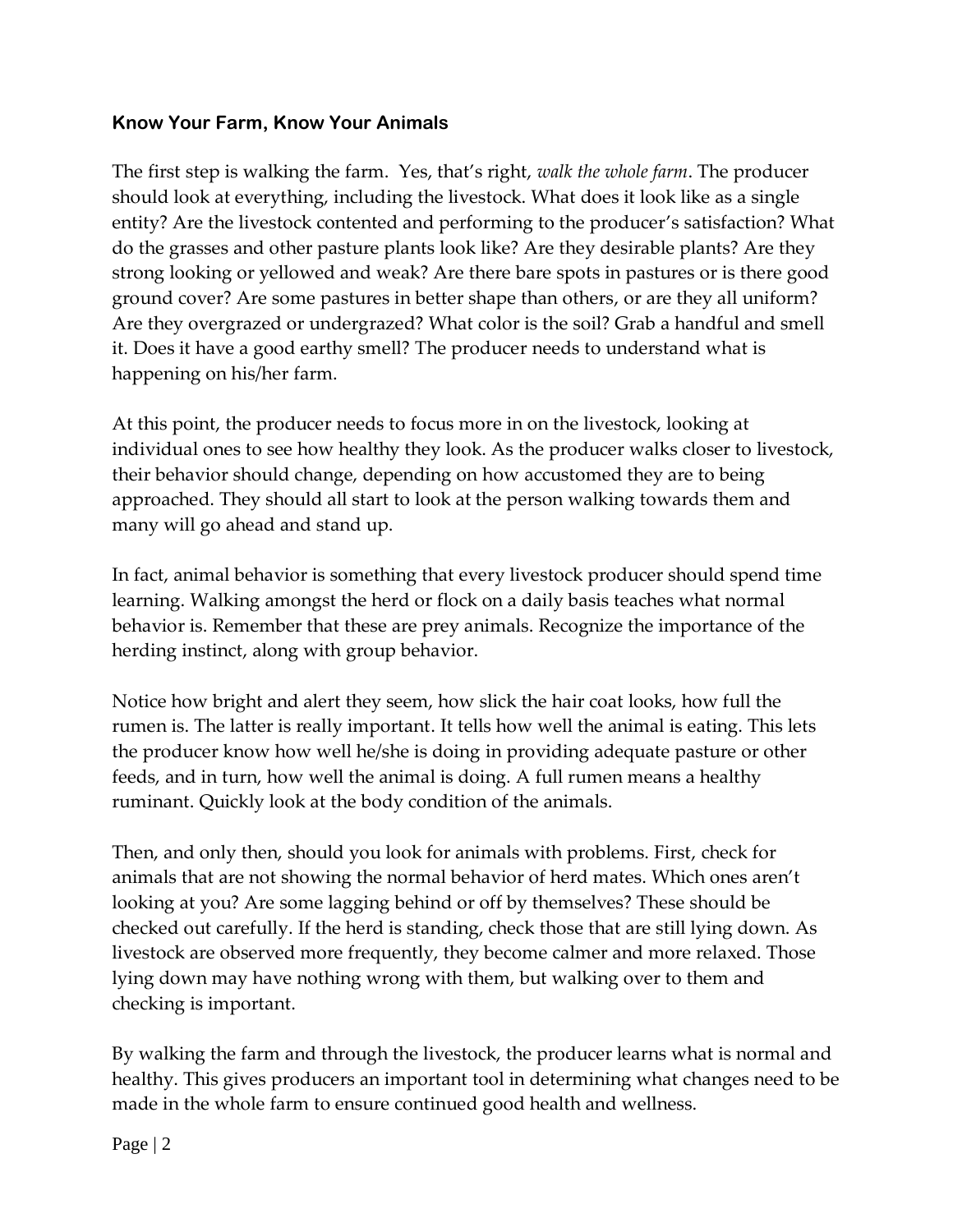# **Vitality and Profit**

Health and wellness occur through good nutrition and low stress. Attending to nutrition, especially through controlled grazing, and reducing stress, are the best preventative strategies. As producers become more skilled in the management of their farms, they see the health of the whole system improve.

Controlled grazing is the best way for livestock to get the nutrients necessary to keep them healthy. The challenge in controlled grazing is to provide a high availability of quality forage to animals at all times. The resulting high nutritional status helps prevent many diseases that might necessitate antibiotics.

Controlled grazing also satisfies the natural behavior of the cattle, thus reducing stress. When stress is minimized, then animals remain healthier. This improves the profitability of the farm, by reducing the need for disease treatment. This makes it especially important to observe animals closely, and to provide them with the best nutrition possible through high availability of quality pasture.

Stress is the effect of change on an animal. It increases the susceptibility to disease and decreases the vitality or life force of the animal.

There are two ways of looking at the effect of stress on an animal. One, stress acts upon the body and sets up an imbalance**.** The body produces a reaction to stress that may give rise to symptoms in its attempt to regain equilibrium. This means that the producer needs to look for that first symptom, or change in the animal's behavior, to prevent the animal from progressing into a full blown disease process. These symptoms may be subtle, and if the stress is mild, may be corrected by another change in the animal's behavior.

The second way to look at the effect of stress is to view the animal's physiological changes. These changes are different depending on whether or not the animal is undergoing an acute, short term, or a chronic stress. Chronic stresses can be constant or intermittent. Intermittent chronic stress is much harder on the animal, as the animal just begins to recover when the same or different stress occurs.

Acute stress causes the flight or fright syndrome to occur. Adrenaline is released, along with a small amount of corticosteroids. This kind of reaction indicates the animal is in control and can be seen as a good thing.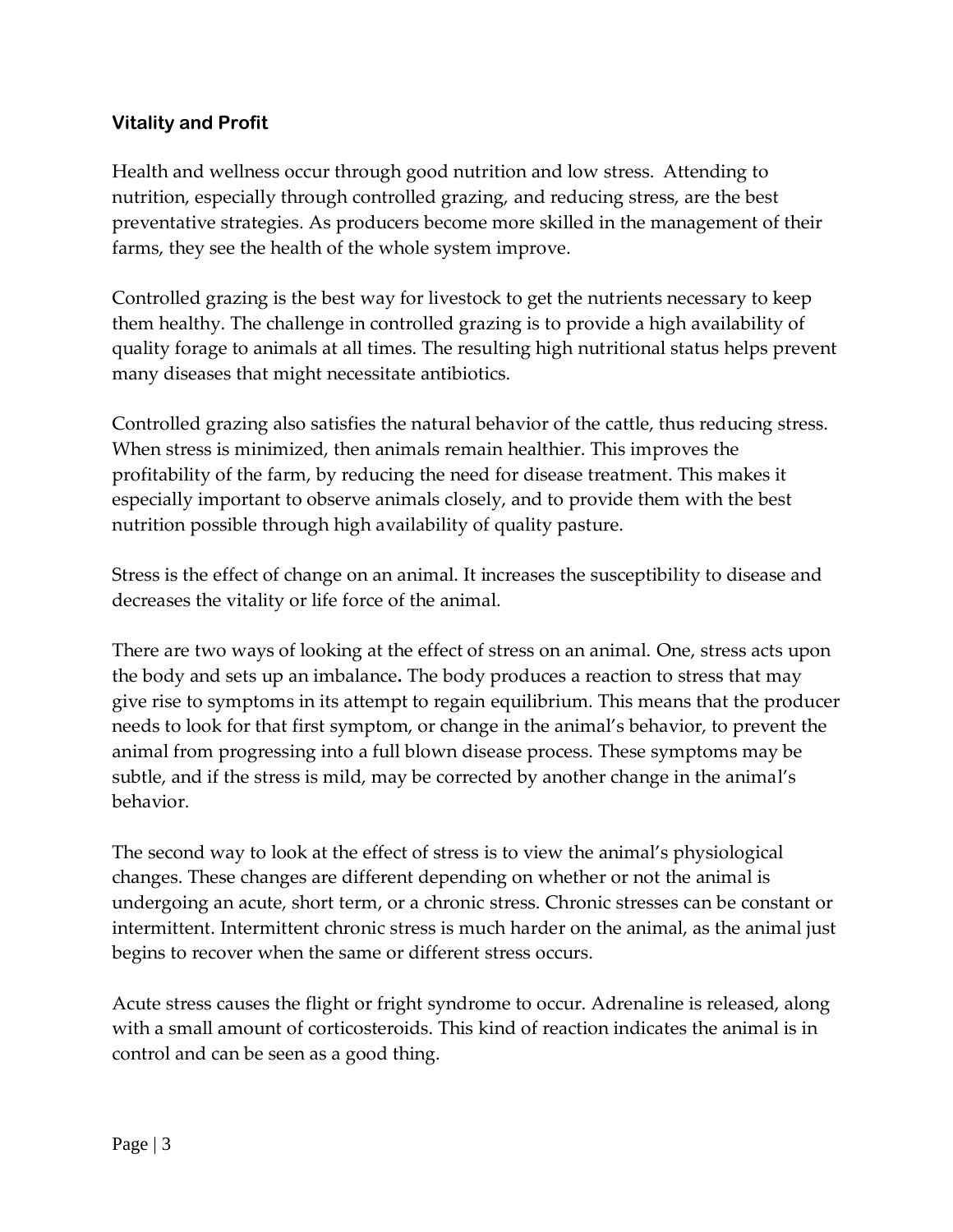In contrast, chronic stress causes release of corticosteroids, which take a long time to clear from the animal's body, and which indicate that animal has no control over its situation. Rumination and digestion stop, which also stops growth and reproduction. White blood cells decrease in number, and the lymph tissues shrink in size. As a result, the animal is less able to fight off disease and its vital force goes down.

No one living has 100% vitality. There are too many external forces that affect it at least a little. If you have 0% vitality, you are dead. At some point on the vitality scale, there is a point that clinical signs of disease start showing up. Above that point, we think of the animal as having some degree of health--the mind and body being in harmony with its environment. Stress lowers that level of vitality and weakens the harmony, until an animal's vitality falls to a point low enough that disease shows up. Every animal is affected differently by various stresses. Nutrition, feeds, exposure to bacteria or other disease-causing agents, reproductive status, and age all have an effect, but not an equal



effect, on all animals. This is why one animal will get sick and not another one.

When we treat the disease, and cause the signs to disappear, but don't take care of the underlying stress, we will have a less vital animal. In this case, the animal appears healthy, but isn't. At that point, let's divide health into *profitable* health and *unprofitable* health. The animal's vitality has to be brought up to a level that achieves profitable health.

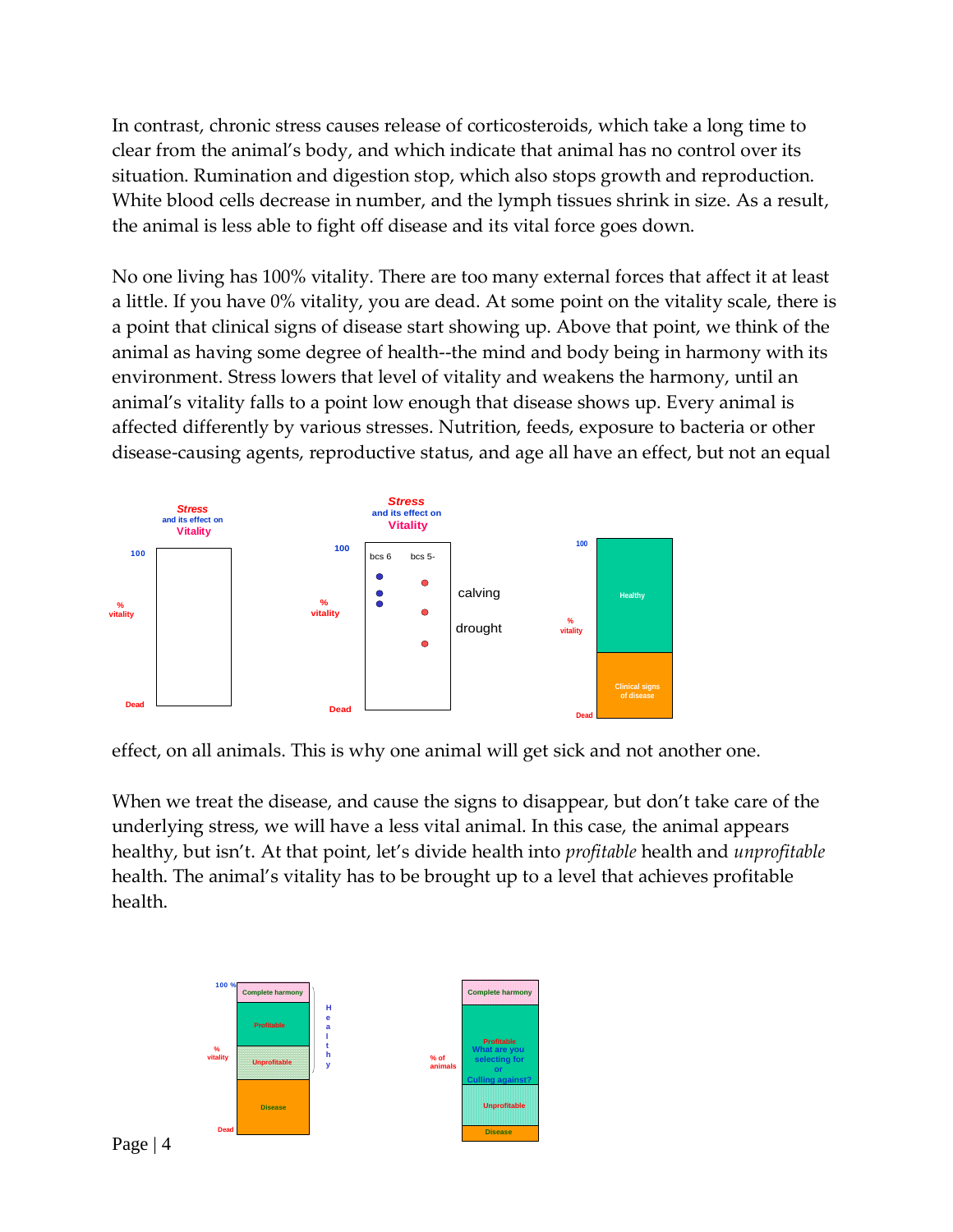# **Less Stress, More Profit**

You can see that treating sick or otherwise unhealthy animals, even successfully, makes no money for the farmer. It is a salvage operation. We need to start thinking of what stresses on in our herds and how we can avoid as many of them as possible. Any stress will increase the susceptibility to disease.

But certain things will help the animal counteract stress better. Nutrition is the most important thing, followed by the animal's environment. It is also most economical to work on animals that are unprofitable but not "sick". And remember that any treatment may help, but the degree to which it helps depends on where the animal is on the line of % vitality. If animals aren't fed well, are too crowded, have dirty places to sleep, are too pulled down from calving, or the weather is too stressful, then they won't be profitable.

Animals that are getting an abundance of protein, without adequate fiber or energy to use that protein will not be as vital either. Metabolic changes will occur, in the body's attempt to provide the energy, which will be a stress on the body. This stress will allow other conditions, usually internal parasites, to show up that would otherwise be kept under control by the immune system, if the animal's nutritional status were better.

Nutrition and environmental stresses are easier to control than some others. Psychological and other behavioral stresses are harder to measure and determine. Lowstress weaning and handling techniques affect behavior in a positive way which minimizes problems.

This includes treatment of sick animals. Research shows us the interaction between the animal and the treatment, and how that treatment actually impacts the disease for which it is being used. However, it leaves out the animal-human part of that equation, which also is a big factor in the health of that animal. Our thoughts and our actions affect the way our animals respond to any kind of stress and treatment. Farmers who use controlled grazing management, and thus are moving their animals frequently, will have calmer animals in any handling situation.

The immune system's function is to ward off disease. The ability of the immune system to fight and kill disease-causing agents is impaired by stress. This is especially true when there are too many acute stresses or continuous, low-level, chronic stresses.

Stress also alters the rumen microbes, which slows or stops rumination. This reduces dry matter intake, which means the animal has to use its body reserves to meet its energy requirements. If the stress is short-term, the animal will be able to overcome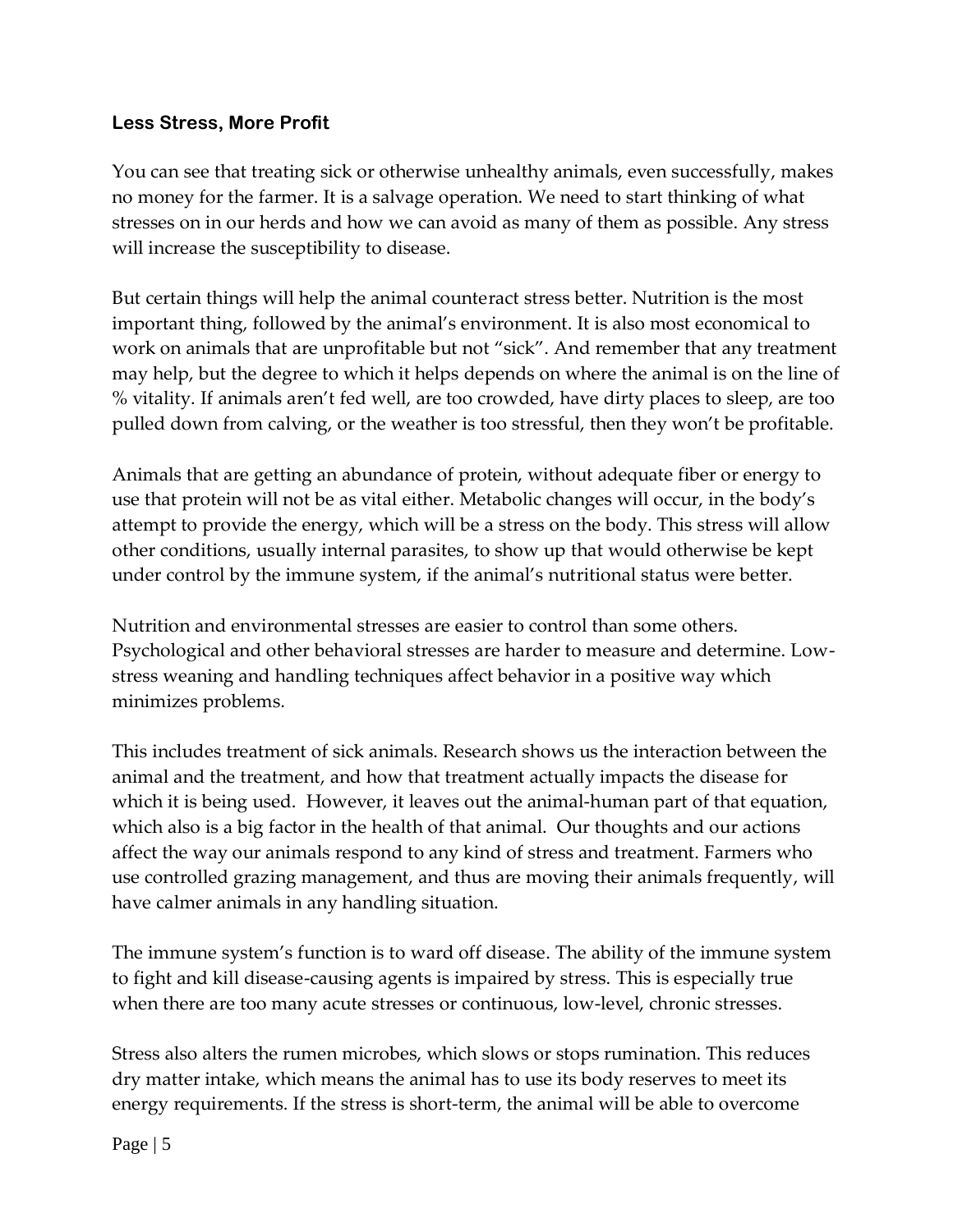these effects on its own, with no apparent problems. If the stress is longer lasting or chronic, returns in a short period of time, or if there are multiple stresses on the animal, these may throw the animal below the threshold between health and disease.

For example, a first calf heifer is not only undergoing the stresses of pregnancy, calving and lactation, but also is still growing herself. These are all physiological states for which she evolved. However, if there is inadequate or poor quality forage or feed available, rough handling, or weather extremes occurring, these additional stresses may be too much for her body to compensate.

The animal's response to any new stress can decrease or disappear depending on how it is dealt with. If weather extremes occur gradually, for instance, the animal is able to adapt to the change in temperature and will not be as adversely affected. How handling, hauling or other new situations happen the first time will determine how well the animal reacts subsequently to those situations.

Keep in mind that in the winter, wind chill is more of a factor than the cold. Windbreaks are crucial to keep the stress level down, to provide for more animal comfort, and thus, prevent respiratory disease outbreaks.

During hot weather, shade can be a factor to consider. The number of days when the heat index is over 75 degrees should be known in order to determine how big a factor shade will be for the animals. Once again, if that heat index is reached gradually, the animals will be able to adapt to a certain extent. Feed intake and reproductive failure are the two big problems related to heat stress.

Again, extreme heat and cold, if they occur gradually enough, will not cause the same amount of stress as sudden changes in cold or heat. The animal is able to adjust to the temperature change, even though some decrease in feed intake will still occur.

Other stresses to keep in mind and to develop ways of minimizing them are: livestock handling, introduction of new animals, chronic disease, weaning, parasites, and even antibiotics. Most of these can be managed quite easily.

Antibiotics kill the beneficial bacteria along with the disease causing bacteria. These beneficial bacteria take time to replenish following a course of antibiotics, which is a stress on the animal. This is just one good reason to keep antibiotic usage to a minimum. Keeping animals healthy makes antibiotic usage rare.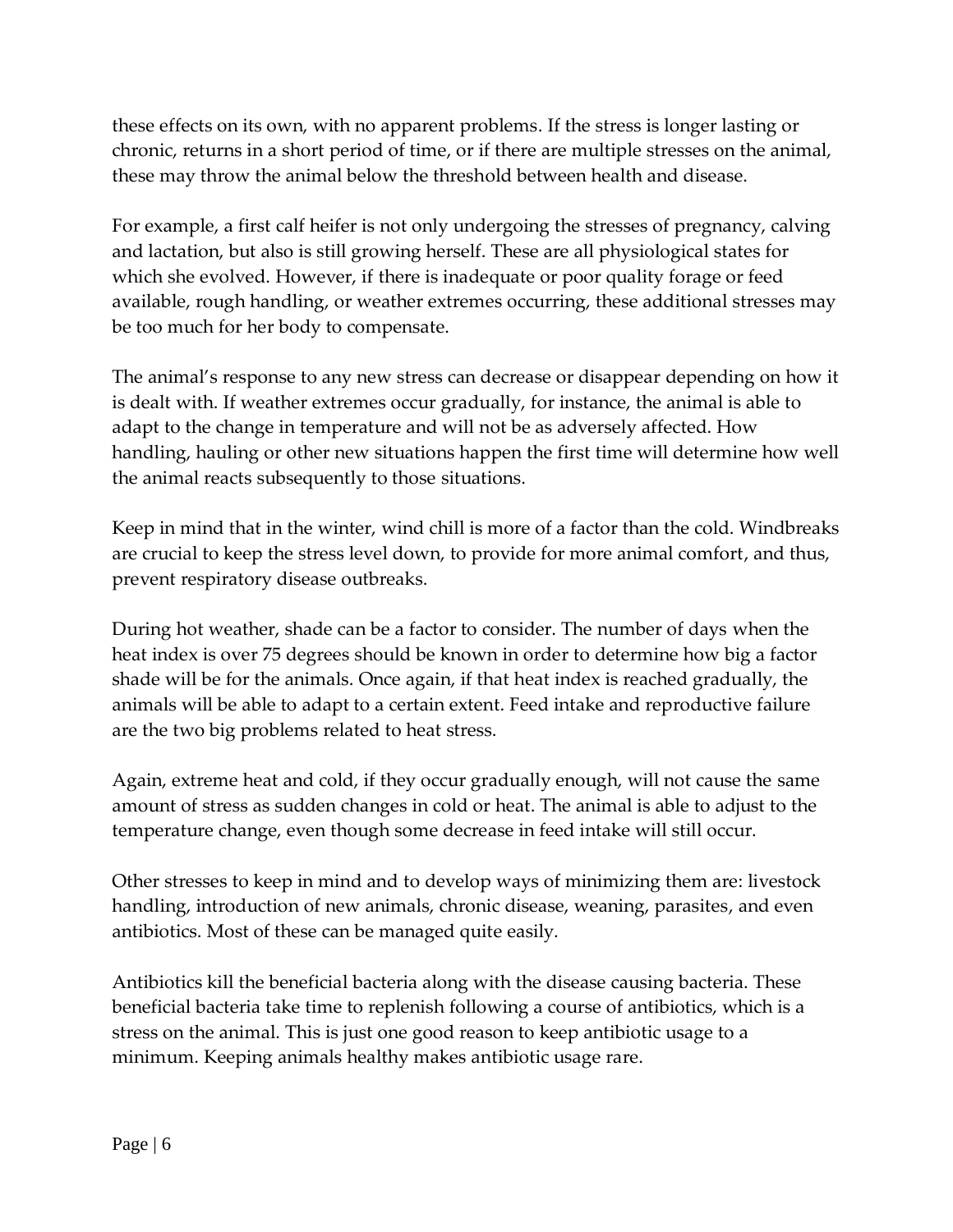Weaning stress can be composed of nutritional stress, environmental stress and respiratory stress, all of which can be alleviated through pasture weaning.

Parasite stress can be alleviated through integrated parasite management (IPM) involving the animal, soils, pasture, and weather. For example, evidence now points to grazing plants high in bypass protein decreasing the impact of internal parasites. Pasture management strategies therefore can also be used as IPM. When grazing management improves, not only do the health of the soils and pastures also improve, but so does animal health.

When an animal gets sick, get in the habit of thinking back over the last two weeks to determine what stress has occurred. Some will be possible to remedy. Others, such as weather, have to be lived with. There are some diseases or conditions that will totally overwhelm the animal's defenses for which there is little the farmer can do or prepare for. Once again, having the animal at a peak nutritive level is the best defense in this case.

By focusing on animal wellness promotion, we can keep our livestock healthy. We are better prepared for problems when they do occur. The problems are also usually small. We can spend our time and money improving the system instead of dealing with disasters. This results in a healthy profitable farm, producing healthy food for people everywhere.